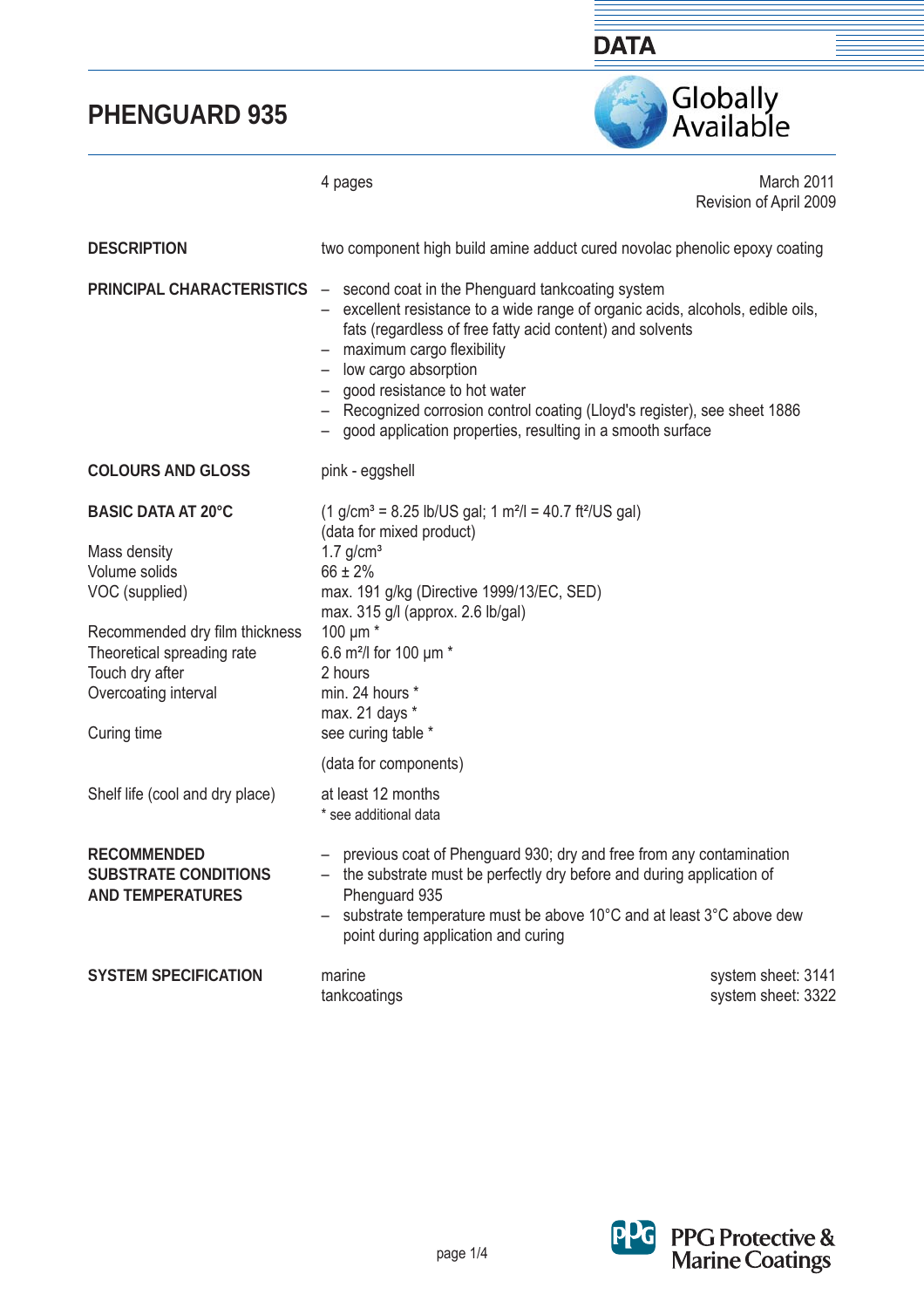March 2011

**DATA** 

| <b>INSTRUCTIONS FOR USE</b>                                                                           | mixing ratio by volume: base to hardener 88 : 12                                                                                                                                                             |     |                                                                               |  |
|-------------------------------------------------------------------------------------------------------|--------------------------------------------------------------------------------------------------------------------------------------------------------------------------------------------------------------|-----|-------------------------------------------------------------------------------|--|
|                                                                                                       | - the temperature of the mixed base and hardener should preferably be above<br>- too much solvent results in reduced sag resistance and slower cure<br>- thinner should be added after mixing the components |     | 15°C, otherwise extra solvent may be required to obtain application viscosity |  |
| Induction time                                                                                        | allow induction time before use<br>$15^{\circ}$ C - 20 min.<br>$20^{\circ}$ C - 15 min.<br>$25^{\circ}$ C - 10 min.                                                                                          |     |                                                                               |  |
| Pot life                                                                                              | 4 hours at 20°C *<br>* see additional data                                                                                                                                                                   |     |                                                                               |  |
| <b>AIRLESS SPRAY</b><br>Recommended thinner<br>Volume of thinner<br>Nozzle orifice<br>Nozzle pressure | Thinner 91-92<br>2 - 10%, depending on required thickness and application conditions<br>approx. 0.46 - 0.53 mm (= 0.018 - 0.021 in)<br>15 MPa (= approx. 150 bar; 2130 p.s.i.)                               |     |                                                                               |  |
| <b>AIR SPRAY</b><br>Recommended thinner<br>Volume of thinner<br>Nozzle orifice<br>Nozzle pressure     | Thinner 91-92<br>2 - 10%, depending on required thickness and application conditions<br>2 mm<br>$0.3$ MPa (= approx. 3 bar; 43 p.s.i.)                                                                       |     |                                                                               |  |
| <b>BRUSH/ROLLER</b><br>Recommended thinner<br>Volume of thinner                                       | Thinner 91-92<br>$0 - 5%$                                                                                                                                                                                    |     |                                                                               |  |
| <b>CLEANING SOLVENT</b>                                                                               | Thinner 90-53                                                                                                                                                                                                |     |                                                                               |  |
| <b>SAFETY PRECAUTIONS</b>                                                                             | for paint and recommended thinners see safety sheets 1430, 1431 and relevant<br>material safety data sheets                                                                                                  |     |                                                                               |  |
|                                                                                                       | this is a solvent borne paint and care should be taken to avoid inhalation of<br>spray mist or vapour as well as contact between the wet paint and exposed skin<br>or eyes                                   |     |                                                                               |  |
| <b>ADDITIONAL DATA</b>                                                                                | Film thickness and spreading rate                                                                                                                                                                            |     |                                                                               |  |
|                                                                                                       | theoretical spreading rate m <sup>2</sup> /l                                                                                                                                                                 | 6.6 | 5.3                                                                           |  |
|                                                                                                       | dft in µm                                                                                                                                                                                                    | 100 | 125                                                                           |  |

max. dft when brushing: 60 μm



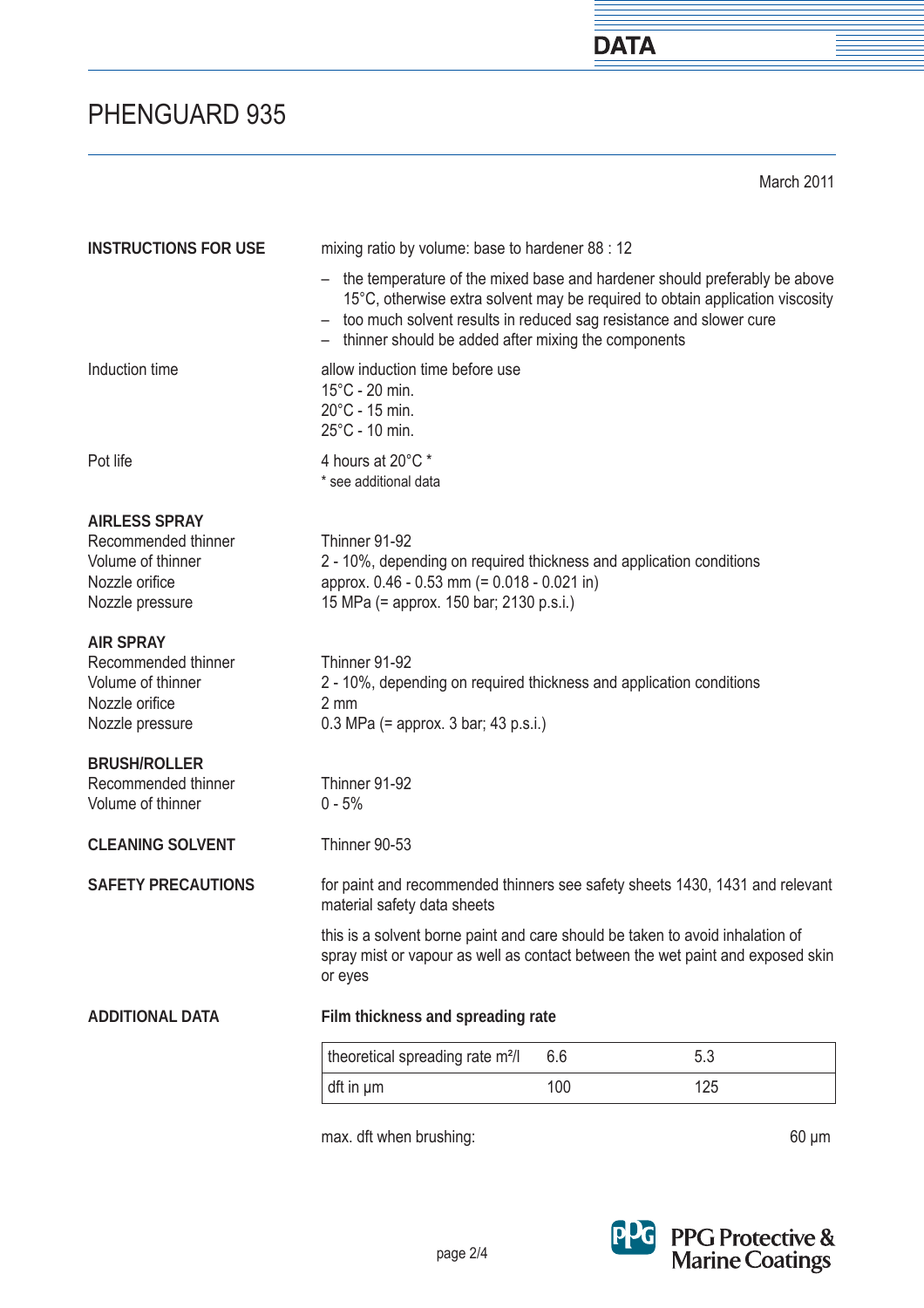### **Overcoating table for Phenguard 935**

| substrate<br>temperature | $10^{\circ}$ C | 15°C     | $20^{\circ}$ C | $30^{\circ}$ C | $40^{\circ}$ C |
|--------------------------|----------------|----------|----------------|----------------|----------------|
| minimum<br>interval      | 36 hours       | 32 hours | 24 hours       | 16 hours       | 12 hours       |
| maximum<br>interval      | 28 days        | 25 days  | 21 days        | 14 days        | 7 days         |

– surface should be dry and free from any contamination

#### **Curing table**

| substrate temperature | min. curing time of Phenguard<br>tankcoating system before transport<br>of cargoes without note 4, 7, 8 or 11<br>and ballast water and tanktest with<br>sea water |
|-----------------------|-------------------------------------------------------------------------------------------------------------------------------------------------------------------|
| $10^{\circ}$ C        | 14 days                                                                                                                                                           |
| $15^{\circ}$ C        | 14 days                                                                                                                                                           |
| $20^{\circ}$ C        | 10 days                                                                                                                                                           |
| $30^{\circ}$ C        | 7 days                                                                                                                                                            |
| $40^{\circ}$ C        | 5 days                                                                                                                                                            |

- minimum curing time of Phenguard tankcoating system before transport of cargoes with note 4, 7, 8 or 11: 3 months
- for detailed information on resistance and resistance notes, please refer to the latest issue of the Cargo Resistance List
- for transport of methanol and vinyl acetate monomer, a hot cargo cure is required which cannot be substituted by a service period of 3 months with non-aggressive cargoes
- adequate ventilation must be maintained during application and curing (please refer to sheets 1433 and 1434)
- the performance of the applied system strongly depends on the curing degree of the first coat at time of recoating. Therefore overcoating time between 1st and 2nd coat is extended in comparison between 2nd and 3rd coat (see overcoating details)

### **Pot life (at application viscosity)**

| $10^{\circ}$ C | 6 hours  |  |
|----------------|----------|--|
| $20^{\circ}$ C | 4 hours  |  |
| $30^{\circ}$ C | 1.5 hour |  |